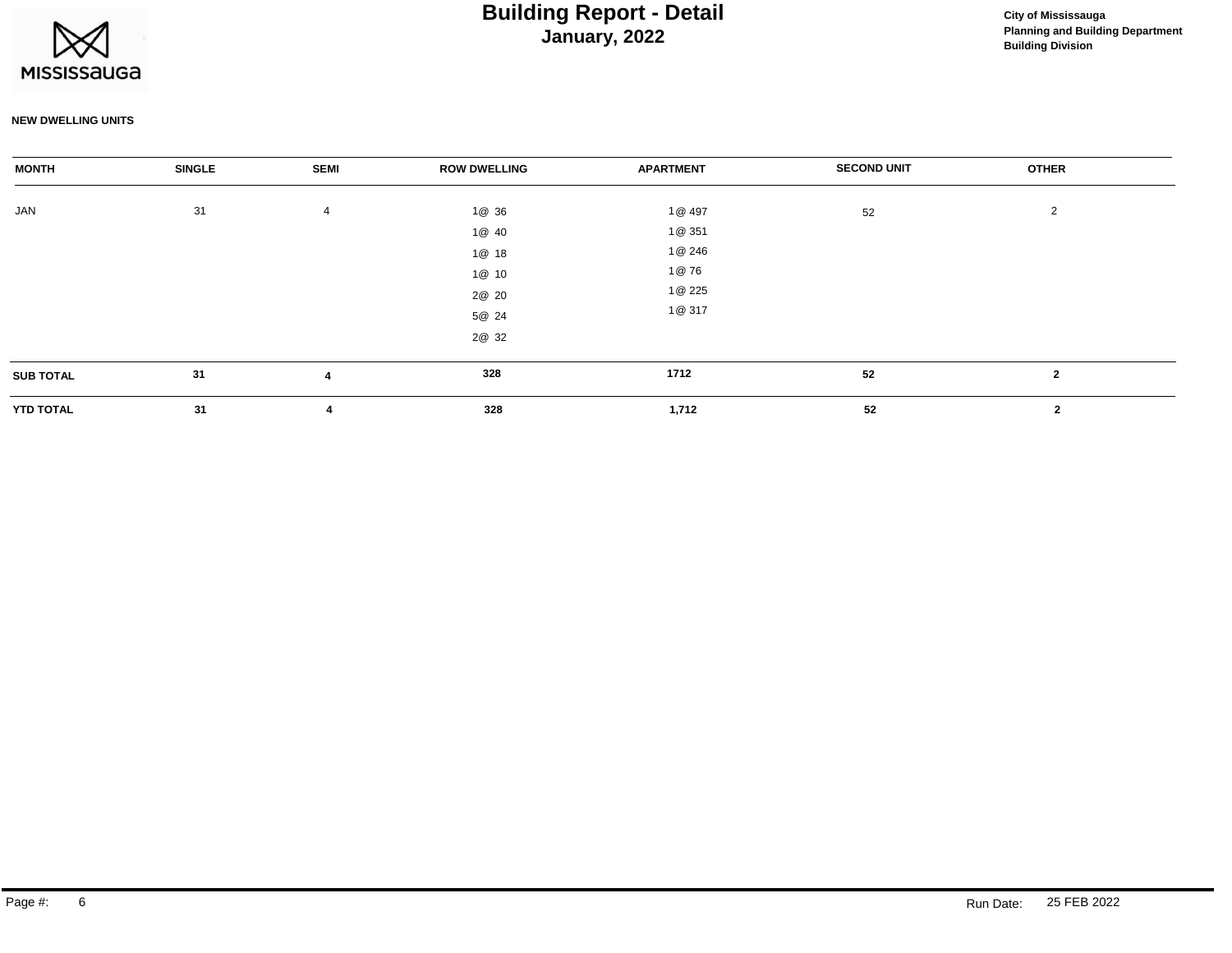

### **January, 2022 Building Report - Detail Construction Construction City of Mississauga**

### **Planning and Building Department Building Division**

#### **ROW DWELLINGS**

| <b>PERMIT NO</b> | <b>OWNER</b>                           | <b>LOCATION</b>      | <b>BLDG NO</b>   | <b>UNIT NO</b> | VALUE (\$1,000) | <b>UNITS</b> | <b>DESCRIPTION</b>              |
|------------------|----------------------------------------|----------------------|------------------|----------------|-----------------|--------------|---------------------------------|
| 20 1658          | 3355 THE COLLEGEWAY G.P.               | 3538 COLONIAL DR     | BLK7             |                | 5,926           | 24           | <b>CONDOMINIUM ROW DWELLING</b> |
| 20 1660          | 3355 THE COLLEGEWAY G.P.               | 3429 RIDGEWAY DR     | BLK <sub>1</sub> |                | 5,421           | 20           | STREET ROW DWELLING             |
| 20 16 61         | 3355 THE COLLEGEWAY G.P.               | 3425 RIDGEWAY DR     | BLK <sub>2</sub> |                | 5,928           | 24           | <b>CONDOMINIUM ROW DWELLING</b> |
| 20 16 62         | 3355 THE COLLEGEWAY G.P.               | 3415 RIDGEWAY DR     | <b>B10W</b>      |                | 7,893           | 32           | CONDOMINIUM ROW DWELLING        |
| 20 16 63         | 3355 THE COLLEGEWAY G.P.               | 3409 RIDGEWAY DR     | BLK11            |                | 8,876           | 36           | STREET ROW DWELLING             |
| 20 16 64         | 3355 THE COLLEGEWAY G.P.               | 3405 RIDGEWAY DR     | BLK12            |                | 7,892           | 32           | <b>CONDOMINIUM ROW DWELLING</b> |
| 20 1666          | 3355 THE COLLEGEWAY G.P.               | 3546 COLONIAL DR     | BLK8             |                | 9,854           | 40           | STREET ROW DWELLING             |
| 20 16 67         | 3355 THE COLLEGEWAY G.P.               | 3540 COLONIAL DR     | BLK <sub>6</sub> |                | 4,942           |              | 20 ROW DWELLING                 |
| 20 16 68         | 3355 THE COLLEGEWAY G.P.               | 3566 COLONIAL DR     | BLK <sub>5</sub> |                | 5,923           | 24           | <b>ROW DWELLING</b>             |
| 20 16 69         | 3355 THE COLLEGEWAY G.P.               | 3562 COLONIAL DR     | BLK 4            |                | 5,927           | 24           | <b>ROW DWELLING</b>             |
| 20 1670          | 3355 THE COLLEGEWAY G.P.               | 3560 COLONIAL DR     | B <sub>3</sub> E |                | 5,927           |              | 24 ROW DWELLING                 |
| 20 2243          | 1672736 ONTARIO INC. (DUNPAR<br>HOMES) | 10 LUNAR CRES        | <b>BLK B</b>     | 15-24          | 3,610           | 10           | <b>CONDOMINIUM ROW DWELLING</b> |
| 21 6864          | 1672736 ONTARIO INC. (DUNPAR<br>HOMES) | <b>35 LUNAR CRES</b> | <b>BLK N</b>     | 120-137        | 6,211           | 18           | <b>CONDOMINIUM ROW DWELLING</b> |
|                  |                                        |                      |                  | <b>TOTALS:</b> | \$84,330        | 328          |                                 |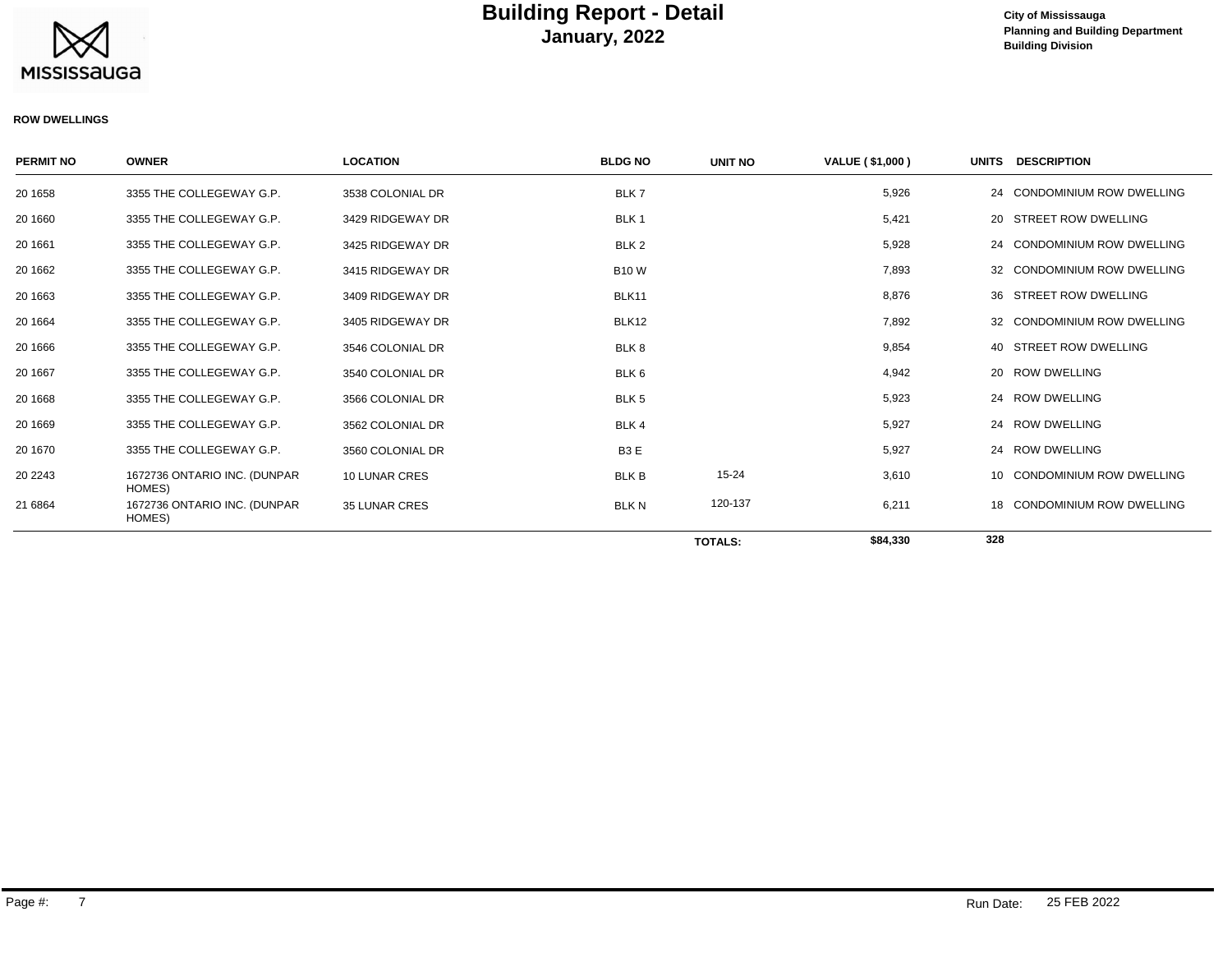

#### **APARTMENTS**

| <b>PERMIT NO</b> | <b>OWNER</b>                                                  | <b>LOCATION</b>          | UNIT NO        | VALUE (\$1,000) | <b>UNITS</b> | <b>DESCRIPTION</b>    |
|------------------|---------------------------------------------------------------|--------------------------|----------------|-----------------|--------------|-----------------------|
| 19 9637 CON      | AMACON DEVELOPMENT (CITY<br><b>CENTRE) CORP</b>               | 4130 PARKSIDE VILLAGE DR |                | 62,965          | 351          | APARTMENT (> 6 UNITS) |
| 20 4125 CON      | STONEBROOK PROPERTIES INC                                     | 1035 SOUTHDOWN RD        |                | 65,064          | 225          | APARTMENT (> 6 UNITS) |
| 21 4754 FTR      | 1997937 ONTARIO INC                                           | 5105 HURONTARIO ST A     |                | 121,372         | 497          | APARTMENT (> 6 UNITS) |
| 21 5880 CON      | PORT CREDIT WEST VILLAGE<br><b>PARTNERS INC</b>               | 215 LAKESHORE RD W C1    |                | 15.599          | 76           | APARTMENT (> 6 UNITS) |
| 21 7018 FTR      | 6965083 CANADA INC & DANIELS HR<br>CORP. C/O BENTAL GREEN OAK | 5035 ERIN MILLS PKY      |                | 83,609          | 317          | APARTMENT (> 6 UNITS) |
| 21 7093 FTR      | AMICA CREDIT MILLS GP INC                                     | 5025 ERIN MILLS PKY      |                | 39,828          | 246          | APARTMENT (> 6 UNITS) |
|                  |                                                               |                          | <b>TOTALS:</b> | \$388,437       | 1,712        |                       |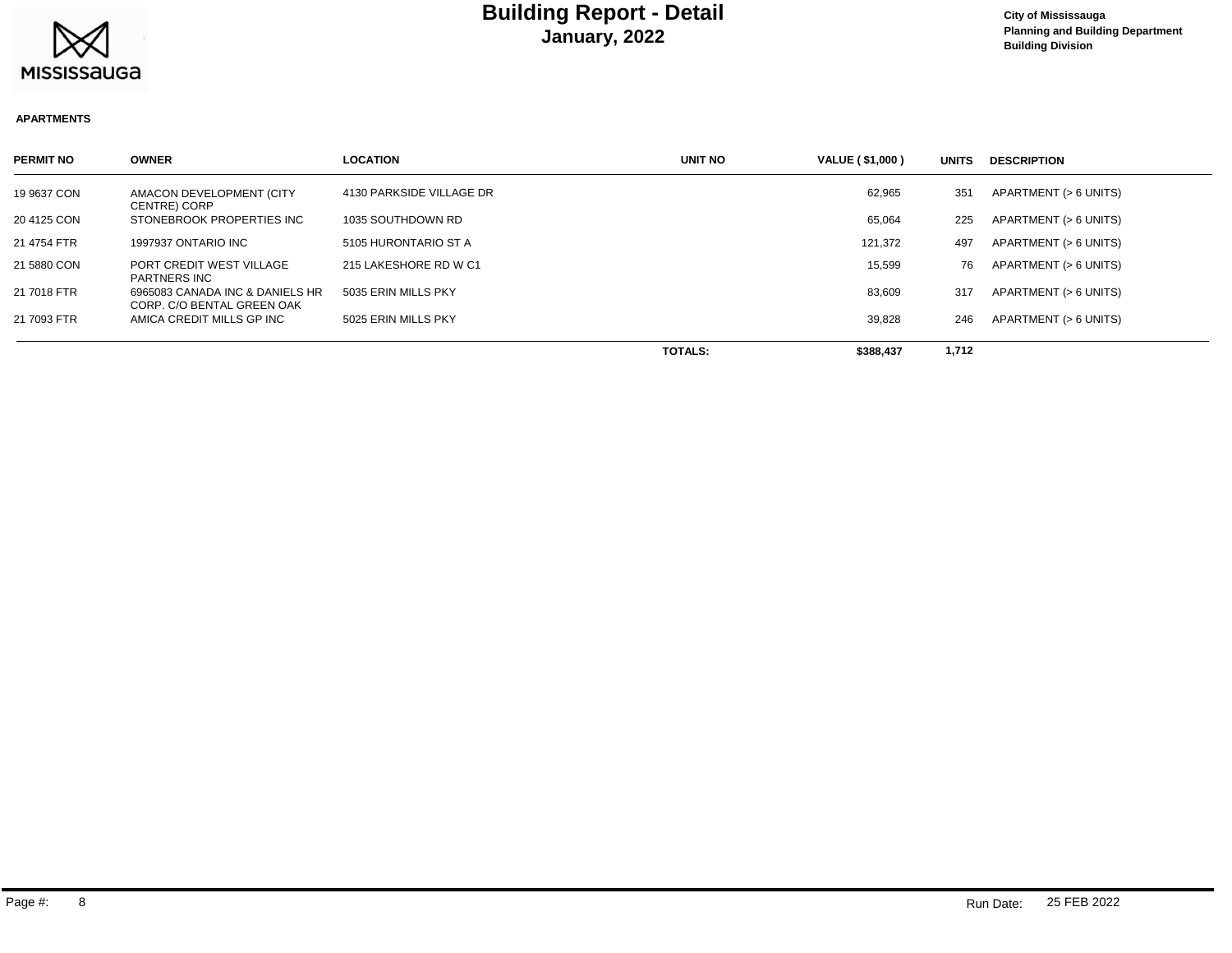

### **Planning and Building Department Building Division**

### **INDUSTRIAL BUILDINGS (NEW AND ADDITIONS)**

| <b>PERMIT NO</b> | <b>OWNER</b>                                                       | <b>LOCATION</b>       | <b>BLDG NO</b> | <b>VALUE (\$1,000)</b> | BLDG SIZE (sq. m) | LOT SIZE (sq. m) DESCRIPTION |                                                                                                                                                   |
|------------------|--------------------------------------------------------------------|-----------------------|----------------|------------------------|-------------------|------------------------------|---------------------------------------------------------------------------------------------------------------------------------------------------|
| 18 1170          | NATIONAL RESEARCH COUNCIL OF 2620 SPEAKMAN DR<br>CANADA            |                       |                | 8,979                  | 3,624             |                              | 48.358 NEW (2) STOREY RESEARCH<br>CENTRE - NATIONAL RESEARCH<br>COUNCIL - CANADIAN CAMPUS FOR<br><b>ADVANCED MATERIAL</b><br><b>MANUFACTURING</b> |
| 21 4745          | CSPAC INDUSTRIAL MATHESON<br>BLVD GP INC.                          | 2385 MEADOWPINE BLVD  |                | 14,568                 | 12,089            |                              | 25,384 (1) STOREY INDUSTRIAL SHELL<br><b>BUILDING</b>                                                                                             |
| 21 5003          | ST JOHN ANGLICAN CHURCH                                            | 3048 CEDAR CREEK LANE |                | 440                    | 242               |                              | 58,022 (1) STOREY MAINTENANCE<br>BUILDING FOR ST. JOHN'S DIXIE<br><b>CEMETERY</b>                                                                 |
| 21 5408 FTR      | 2521284 ONTARIO INC                                                | <b>2611 DREW RD</b>   |                | 2,825                  | 1,550             |                              | 4,041 NEW (1) STOREY WAREHOUSE<br>BUILDING WITH (2) STOREY OFFICE<br>COMPONENT - FOUNDATION TO<br>ROOF ONLY                                       |
| 21 54 62         | 2725312 CANADA INC. C/O<br>QUADREAL PROPERTY GROUP                 | 4120 RIDGEWAY DR      | B              | 45                     | $\overline{7}$    |                              | 42.232 PROPOSED MEZZANINE & COOLER<br>AT THE REAR OF UNIT 39                                                                                      |
| 21 6811 CON      | PEARSON CORPORATE CENTRE<br>GP INC C/O BENTALL KENNEDY<br>(CANADA) | 1352 TONOLLI RD       |                | 28,608                 | 23,010            |                              | 100,285 FULL CONDITIONAL PERMIT - NEW<br>SHELL INDUSTRIAL BLDG W/(1)<br><b>DEMISING - COMPLIANCE DATE:</b><br>APRIL 29, 2022                      |
| 21 6812 CON      | PEARSON CORPORATE CENTRE<br>GP INC C/O BENTALL KENNEDY<br>(CANADA) | 1362 TONOLLI RD       |                | 30,971                 | 24,955            |                              | 100,285 FULL CONDITIONAL PERMIT - NEW<br>SHELL INDUSTRIAL BLDG W/(2)<br>DEMISING WALLS - COMPLIANCE<br>DATE: APRIL 29, 2022                       |
| 21 7022          | 2793385 ONTARIO LTD                                                | 5266 SOLAR DR         |                | 4,875                  | 2,806             |                              | 16.836 NEW (1) STOREY SHELL<br>INDUSTRIAL BUILDING INCL (11)<br><b>DEMISING WALLS</b>                                                             |
| 21 7023          | 2793385 ONTARIO LTD                                                | 5270 SOLAR DR         |                | 9,933                  | 5,757             |                              | 16.836 NEW (1) STOREY SHELL<br>INDUSTRIAL BUILDING INCL (21)<br><b>DEMISING WALLS</b>                                                             |
| 21 7067 CON      | SPHQ HOLDINGS INC                                                  | 6005 ERIN MILLS PKY   | Α              | 20,349                 | 16,443            |                              | 35.571 CONDITIONAL PERMIT - FTR - NEW<br>(5) STOREY MULTI-USE SHELL<br>BLDG. COMPLAINCE DATE: JUNE 17,<br>2022                                    |
| 21 8620          | DERRY AERO INC. & DERRY ARI<br>LTD.                                | 3150 DERRY RD E       | B              | 69,514                 | 56,234            |                              | 181,327 (1) STOREY INDUSTRIAL SHELL<br><b>BUILDING</b>                                                                                            |
| 21 8957          | UNIVERSAL INVESTMENT GROUP<br>INC 2054529 ONTARIO INC              | 2460 ROYAL WINDSOR DR |                | 276                    | 176               |                              | 61.654 ERECTION OF A (1) STOREY PRE-<br>FABRICATED STEEL QUONSET HUT<br>- UNIVERSAL DRUM<br>RECONDITIONING CO                                     |
|                  |                                                                    |                       |                |                        |                   |                              | INTERIOR ALTERATION INCLUDING                                                                                                                     |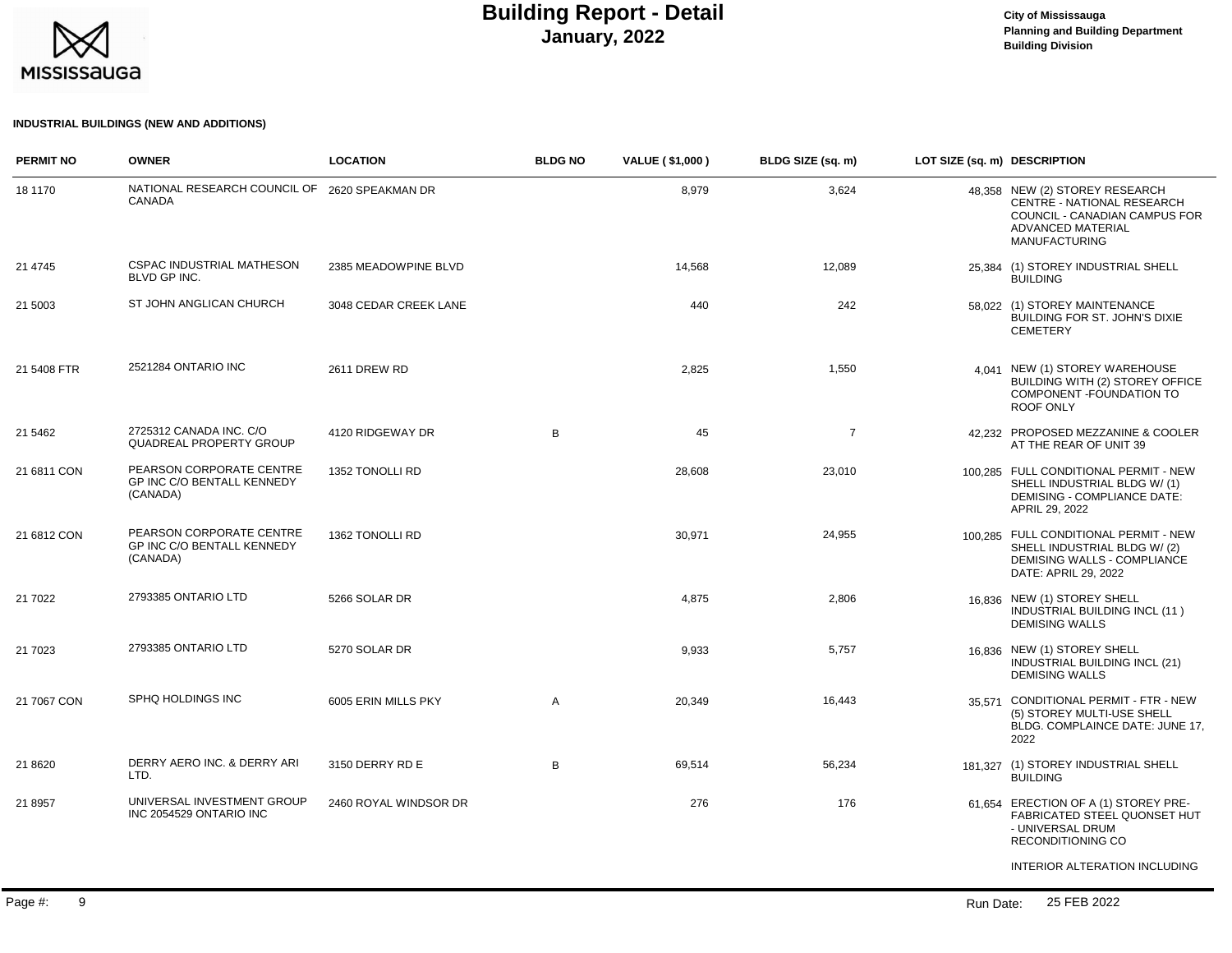

## **January, 2022 Building Report - Detail Construction Construction City of Mississauga**

| <b>PERMIT NO</b> | <b>OWNER</b>                       | <b>LOCATION</b>       | <b>BLDG NO</b> | VALUE (\$1,000) | BLDG SIZE (sq. m) | LOT SIZE (sq. m) DESCRIPTION                                                                                                                             |
|------------------|------------------------------------|-----------------------|----------------|-----------------|-------------------|----------------------------------------------------------------------------------------------------------------------------------------------------------|
| 21 9170          | 12600684 CANADA INC                | 1200 DERRY RD E       | B              | 181             | 215               | INTERIOR ALTERATION INCLUDING<br>2.233<br>PROPOSED ADDITION OF<br>MEZANNINE, PLUMBING & HVAC<br>DUCT MODIFICATIONS - CWTC<br><b>IMMIGRATION SERVICES</b> |
| 21 9189          | UNIVERSAL INVESTMENT GROUP<br>INC. | 2460 ROYAL WINDSOR DR |                | 613             | 391               | 61.654 ERECTION OF A (1) STOREY PRE-<br><b>FABRICATED STEEL BUILDING -</b><br>UNIVERSAL DRUM<br><b>RECONDITIONING CO</b>                                 |
|                  |                                    |                       | <b>TOTALS:</b> | \$192,177       | 147,498           | 754,716                                                                                                                                                  |

#### **MISCELLANEOUS INDUSTRIAL - VALUE >= \$250,000**

| <b>PERMIT NO</b> | <b>OWNER</b>                                                                     | <b>LOCATION</b>       | <b>BLDG NO</b> | UNIT NO | VALUE (\$1,000) DESCRIPTION |                                                                                         |
|------------------|----------------------------------------------------------------------------------|-----------------------|----------------|---------|-----------------------------|-----------------------------------------------------------------------------------------|
| 19 9521          | <b>GREYCAN 6 PROPERTIES GP INC</b><br>C/O PANATTONI DEVELOPMENT<br><sub>CO</sub> | 1330 EGLINTON AVE E   |                |         | 3.072                       | INTERIOR ALTERATIONS INCLUDING REVISED PARKING LAYOUT -<br>C/R CofoO 19-9411 (K1 SPEED) |
| 21 10022         | THE GREAT-WEST LIFE<br>ASSURANCE CO. & 801611<br>ONTARIO LTD.                    | 3755 LAIRD RD         |                | 3       | 402                         | INTERIOR ALTERATIONS (LANDLORD FIT-UP) - VACANT SUITE FOR<br>LEASE                      |
| 21 10082         | PIRET (2425 SKYMARK AVE)<br><b>HOLDINGS INC</b>                                  | 2425 SKYMARK AVE      |                | $1 - 2$ | 890                         | INTERIOR ALTERATIONS - DRAEGER SAFETY CANADA LTD<br>$-C/R: 94-7703$                     |
| 21 8158          | 2510 ROYAL WINDSOR DRIVE LP                                                      | 2510 ROYAL WINDSOR DR |                |         | 1.695                       | RETAINING WALL ALONG THE PROPERTY LINE AND THE CREEK                                    |
| 21 8 247         | 2822881 ONTARIO LTD                                                              | 3223 ORLANDO DR       |                |         | 502                         | INTERIOR ALTERATIONS TO GROUND FLOOR & MEZZANINE AREA -<br><b>G.E FORWARDERS</b>        |
| 22 132           | THE ERIN MILLS DEVELOPMENT<br><b>CORPORATION</b>                                 | 3665 ODYSSEY DR       |                | $4 - 5$ | 3.133                       | INTERIOR ALTERATIONS - CJ LOGISTICS CANADA CORP. - C/R C<br>22-80                       |
|                  |                                                                                  |                       | <b>TOTALS:</b> |         | \$9,694                     |                                                                                         |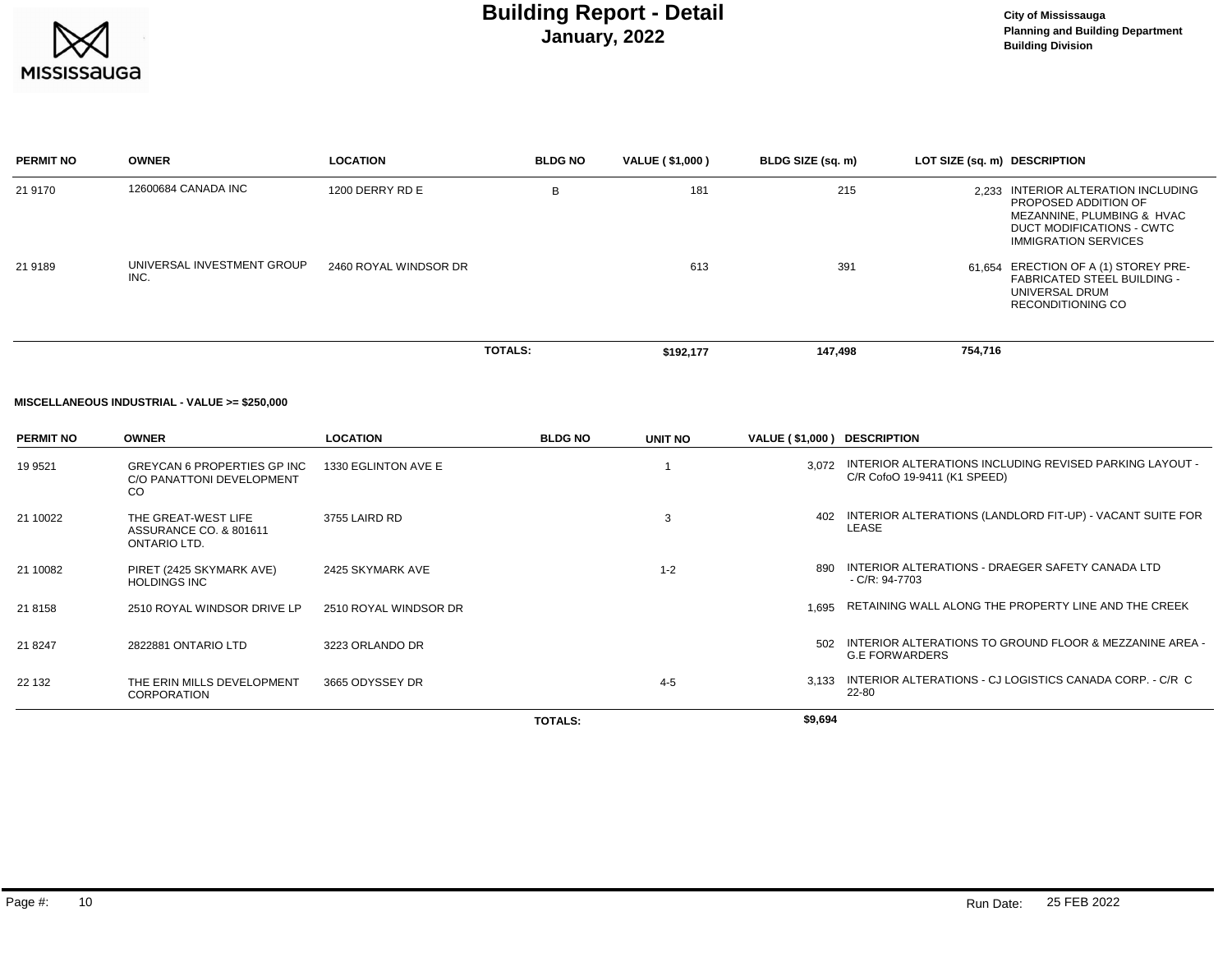

#### **COMMERCIAL BUILDINGS (NEW AND ADDITIONS)**

| <b>PERMIT NO</b> | <b>OWNER</b>      | <b>LOCATION</b>     | <b>BLDG NO</b> | UNIT NO | <b>VALUE (\$1,000)</b> | BLDG SIZE (sa.m) | LOT SIZE (sq.m) DESCRIPTION |                                                                                                                            |
|------------------|-------------------|---------------------|----------------|---------|------------------------|------------------|-----------------------------|----------------------------------------------------------------------------------------------------------------------------|
| 21 7569 CON      | SPHQ HOLDINGS INC | 6133 ERIN MILLS PKY |                |         | 463                    | 259              |                             | 35,571 CONDITIONAL PERMIT - FTR - NEW (1)<br>STOREY COMMERCIAL SHELL BLDG -<br>COMPLIANCE DATE: JUNE 17, 2022.             |
| 21 7702 CON      | SPHO HOLDINGS INC | 6111 ERIN MILLS PKY |                |         | 1.647                  | 565              |                             | 35,571 CONDITIONAL PERMIT - FTR - NEW (1)<br>STOREY COMMERCIAL SHELL BLDG -<br>COMPLIANCE DATE: JUNE 17TH, 2022            |
| 22 408 CON       | SPHQ HOLDINGS INC | 6155 ERIN MILLS PKY | G              |         | 482                    | 263              |                             | 35,571 CONDITIONAL PERMIT - FTR - NEW (1)<br>STOREY COMMERCIAL SHELL BLDG - C/R<br>21-7570 COMPLAINCE DATE - JUNE 17, 2022 |
|                  |                   |                     | <b>TOTALS:</b> |         | \$2,592                | 1,087            | 106.713                     |                                                                                                                            |

#### **MISCELLANEOUS COMMERCIAL - VALUE >= \$250,000**

| <b>PERMIT NO</b> | <b>OWNER</b>                                                  | <b>LOCATION</b>    | <b>BLDG NO</b> | <b>UNIT NO</b>  | VALUE (\$1,000) DESCRIPTION |                                                                                                        |
|------------------|---------------------------------------------------------------|--------------------|----------------|-----------------|-----------------------------|--------------------------------------------------------------------------------------------------------|
| 21 7861          | OMERS REALTY MANAGEMENT<br><b>CORP/156 SQUARE ONE LIMITED</b> | 100 CITY CENTRE DR |                |                 |                             | 1,367 INTERIOR ALTERATIONS - INSTALLED NEW ESCALATOR, REMOVE & INFILL<br><b>OLD MOVATORS - WALMART</b> |
| 21 8946          | 3883281 CANADA INC                                            | 1919 MINNESOTA CRT |                | 400             |                             | 422 INTERIOR ALTERATIONS - PARTITIONS, HVAC, PLUMBING & SPRINKLERS -<br><b>OFFICE</b>                  |
| 21 9179          | <b>CR4 SKYMARK INC</b>                                        | 2680 SKYMARK AVE   |                | 300,3 RD FL     |                             | 1,300 INTERIOR ALTERATIONS, LANDLORD'S WORK FOR A TURNKEY OFFICE<br><b>SPACE</b>                       |
|                  |                                                               |                    |                |                 |                             | $-C/R C 21-9111$                                                                                       |
| 21 9462          | TECH AVENUE PTC INC.                                          | 1685 TECH AVE      | E              | 1&2             |                             | 1,314 INTERIOR ALTERATIONS, (2) NEW LOADING DOCK DOORS, CONCRETE PAD<br><b>FOR GENERATOR</b>           |
| 21 9473          | ORNGE GLOBAL REAL ESTATE INC                                  | 5310 EXPLORER DR   |                |                 |                             | 372 INTERIOR ALTERATIONS ON PARTIAL GROUND FLOOR - ORNGE TRAINING<br><b>CENTRE</b>                     |
| 21 9727          | PLATINUM DRIVE DEVELOPMENT<br>CORPORATION                     | 3545 ODYSSEY DR    |                | $I-1$ TO $I-20$ |                             | 827 NINETEEN (19) NEW DEMISING WALLS TO CREATE 20 UNITS (I-1 TO I-20)                                  |
|                  |                                                               |                    |                |                 |                             | - C/R 20-3153                                                                                          |
| 21 9728          | PLATINUM DRIVE DEVELOPMENT<br>CORPORATION C/O SANFORD MINUK   | 3505 ODYSSEY DR    | H              | H-1 TO H-18     |                             | 740 SEVENTEEN (17) NEW DEMISING WALLS TO CREATE 18 UNITS (H-1 TO H-18)<br>$-C/R$ 20-3624               |
| 21 9729          | PLATINUM DRIVE DEVELOPMENT<br>CORPORATION                     | 3515 ODYSSEY DR    | G              | G-1 TO G-12     |                             | 261 ELEVEN (11) NEW DEMISING WALLS TO CREATE 12 UNITS (G-1 TO G-12)<br>- RID 923 C/R 20-3623           |
| 21 9730          | PLATINUM DRIVE DEVELOPMENT<br>CORPORATION                     | 3535 ODYSSEY DR    | F.             | F-1 TO F-13     |                             | 523 TWELVE (12) NEW DEMISING WALLS TO CREATE 13 UNITS (F-1 TO F-13) - RID<br>923 C/R 20-3298           |
|                  |                                                               |                    | <b>TOTALS:</b> |                 | \$11,375                    |                                                                                                        |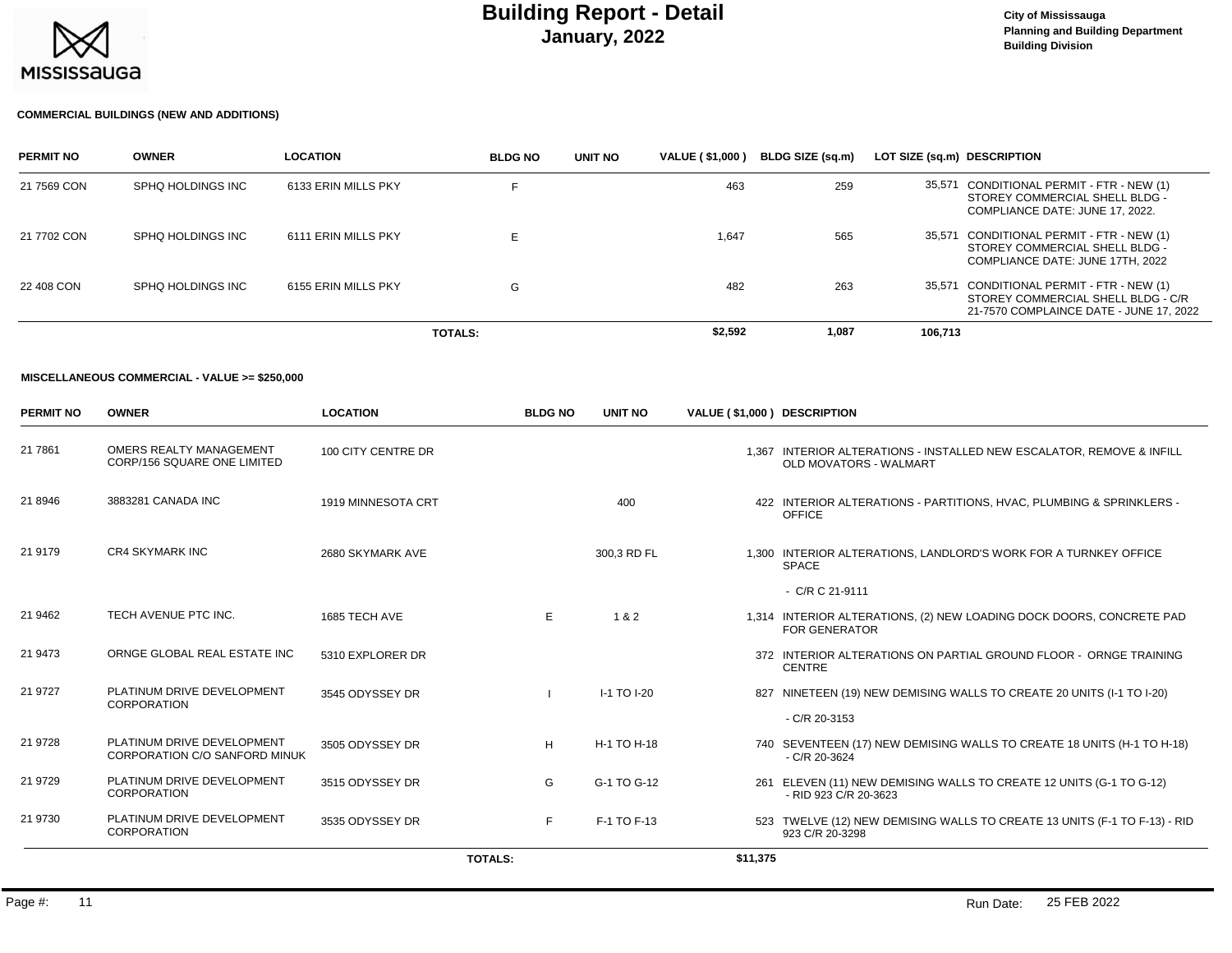

| <b>PERMIT NO</b> | <b>OWNER</b>                                                       | <b>LOCATION</b>        | <b>BLDG NO</b> | <b>UNIT NO</b>     | VALUE (\$1,000) DESCRIPTION |                                                                                                                                                                                                           |
|------------------|--------------------------------------------------------------------|------------------------|----------------|--------------------|-----------------------------|-----------------------------------------------------------------------------------------------------------------------------------------------------------------------------------------------------------|
| 21 9731          | PLATINUM DRIVE DEVELOPMENT<br>CORPORATION C/O SANFORD MINUK        | 3525 ODYSSEY DR        | E.             | E-1 TO E-9         |                             | 348 EIGHT (8) NEW DEMISING WALLS TO CREATE 9 UNITS (E-1 TO E-9) - C/R 20-<br>3622                                                                                                                         |
| 21 9732          | PLATINUM DRIVE DEVELOPMENT<br><b>CORPORATION C/O SANFORD MINUK</b> | 3470 PLATINUM DR       | D              | D-1 TO D-9         |                             | 348 EIGHT (8) NEW DEMISING WALLS TO CREATE 9 UNITS (D-1 TO D-9) - C/R 20-<br>3621                                                                                                                         |
| 21 9733          | PLATINUM DRIVE DEVELOPMENT<br>CORPORATION C/O SANFORD MINUK        | 3480 PLATINUM DR       | C              | C1 TO C-16         |                             | 653 FIFTEEN (15) NEW DEMISING WALLS TO CREATE 16 UNITS (C1 TO C16) - RID<br>923 C/R 20-3297                                                                                                               |
| 21 9734          | PLATINUM DRIVE DEVELOPMENT<br><b>CORPORATION</b>                   | 3460 PLATINUM DR       | B              | <b>B-4 TO B-16</b> |                             | 783 EIGHTEEN (18) NEW DEMISING WALLS TO CREATE 13 UNITS (B-1 TO B-4 & B-5<br>TO B-16)<br>- RID 923 C/R 20-3620 UNITS B1 TO B4 AMALGAMATED INTO (1) UNIT                                                   |
| 21 9735          | PLATINUM DRIVE DEVELOPMENT<br><b>CORPORATION C/O SANFORD MINUK</b> | 3450 PLATINUM DR       | A              | A-1 TO A-17        |                             | 697 SIXTEEN (16) DEMISING WALLS TO CREATE 17 UNITS (A-1 TO A-17) - RID 923<br>C/R 20-3619                                                                                                                 |
| 21 9889          | CR3 ARGENTIA NOMINEE INC C/O<br><b>CROWN PROPERTY MGMT</b>         | 2233 ARGENTIA RD       |                | 200-203            |                             | 304 (1) NEW DEMISING WALL TO RE-DEMISE EXISTING UNITS 200 AND 203,<br>INTERIOR ALTERATIONS TO RELOCATE EXISTING TENANT FROM UNIT 203<br><b>TO UNIT 200</b><br>- C/R ZONBLD 15-5903. NOTE: UNIT 203 VACANT |
| 21 9900          | 350 BURNHAMTHORPE RD W<br><b>INVESTMENT INC</b>                    | 350 BURNHAMTHORPE RD W |                |                    |                             | 850 NEW WATER COOLED CHILLER IN MECHANICAL PENTHOUSE & ADD NEW<br><b>DUCTWORK</b>                                                                                                                         |
| 21 9908          | DI BLASIO CORPORATION                                              | 5975 WHITTLE RD        |                | 110                |                             | 266 INTERIOR ALTERATIONS - SYSTEMATIX<br>$-C/R$ 13-5754                                                                                                                                                   |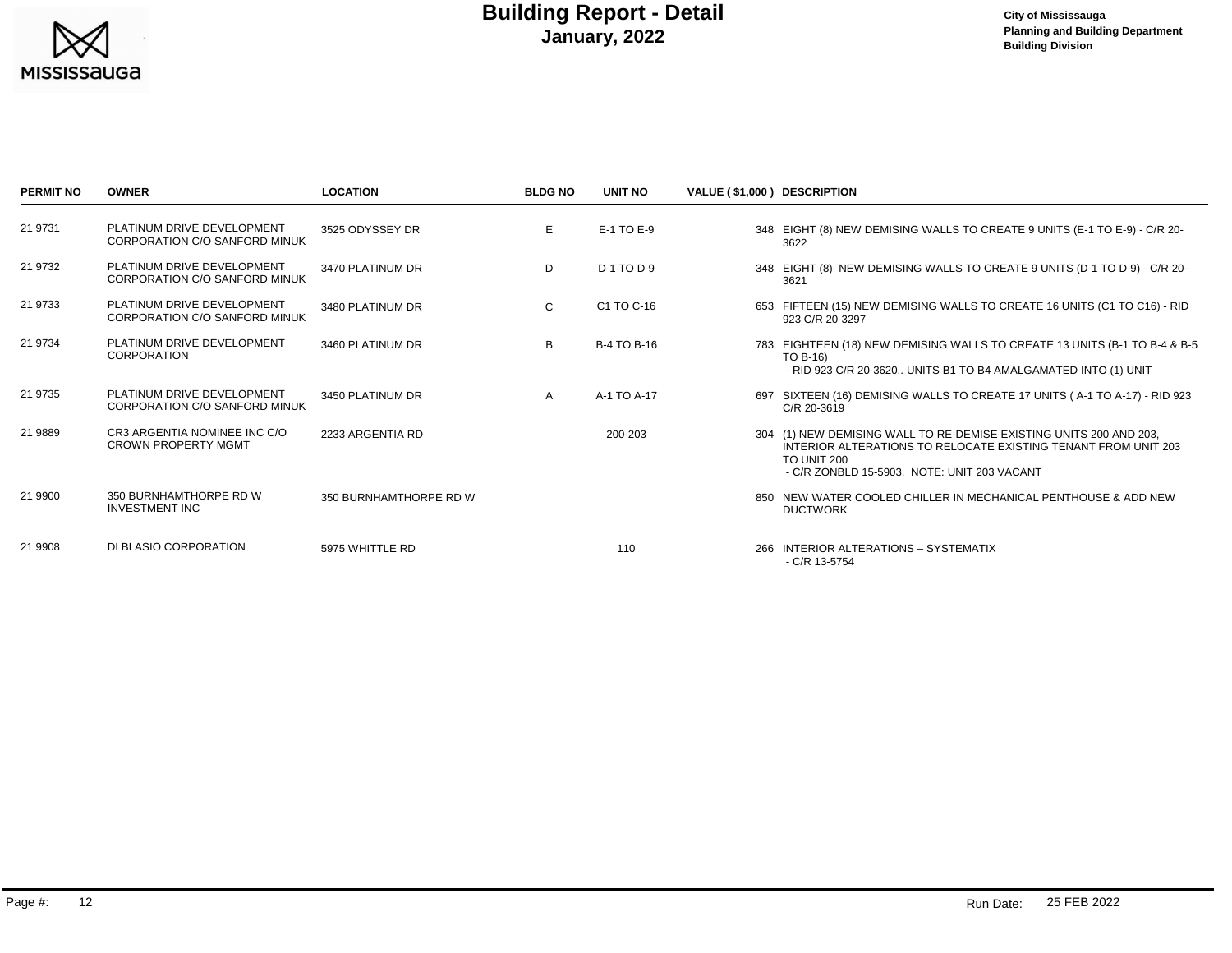| <b>MISSISSAUGA</b> | <b>Building Report - Detail</b><br>January, 2022          |                   |                |                        |  |                             |                               | <b>City of Mississauga</b><br><b>Planning and Building Department</b><br><b>Building Division</b>                         |  |
|--------------------|-----------------------------------------------------------|-------------------|----------------|------------------------|--|-----------------------------|-------------------------------|---------------------------------------------------------------------------------------------------------------------------|--|
|                    | PUBLIC / INSTITUTIONAL (NEW AND ADDITIONS)                |                   |                |                        |  |                             |                               |                                                                                                                           |  |
| <b>PERMIT NO</b>   | <b>OWNER</b>                                              | <b>LOCATION</b>   | <b>BLDG NO</b> | <b>VALUE (\$1,000)</b> |  | <b>BLDG SIZE (sq.m)</b>     | LOT SIZE (sq.m) DESCRIPTION   |                                                                                                                           |  |
|                    | No Public / Institutional Permits issued in JAN 2022      |                   |                |                        |  |                             |                               |                                                                                                                           |  |
|                    | MISCELLANEOUS PUBLIC / INSTITUTIONAL - VALUE >= \$250,000 |                   |                |                        |  |                             |                               |                                                                                                                           |  |
| <b>PERMIT NO</b>   | <b>OWNER</b>                                              | <b>LOCATION</b>   | <b>BLDG NO</b> | <b>UNIT NO</b>         |  | VALUE (\$1,000) DESCRIPTION |                               |                                                                                                                           |  |
| 21 9123            | CREDIT VALLEY CONSERVATION<br><b>AUTHORITY</b>            | 1255 OLD DERRY RD |                |                        |  |                             | SYSTEM & SOFTWARE MONITORING. | 419 ALTERNATIVE SOLUTION-MODIFY EXISTING ROOF STORM WATER<br>SYSTEM/RAIN WATER HARVESTING SYSTEM TO INCL. SMART BLUE-ROOF |  |

**TOTALS: \$419**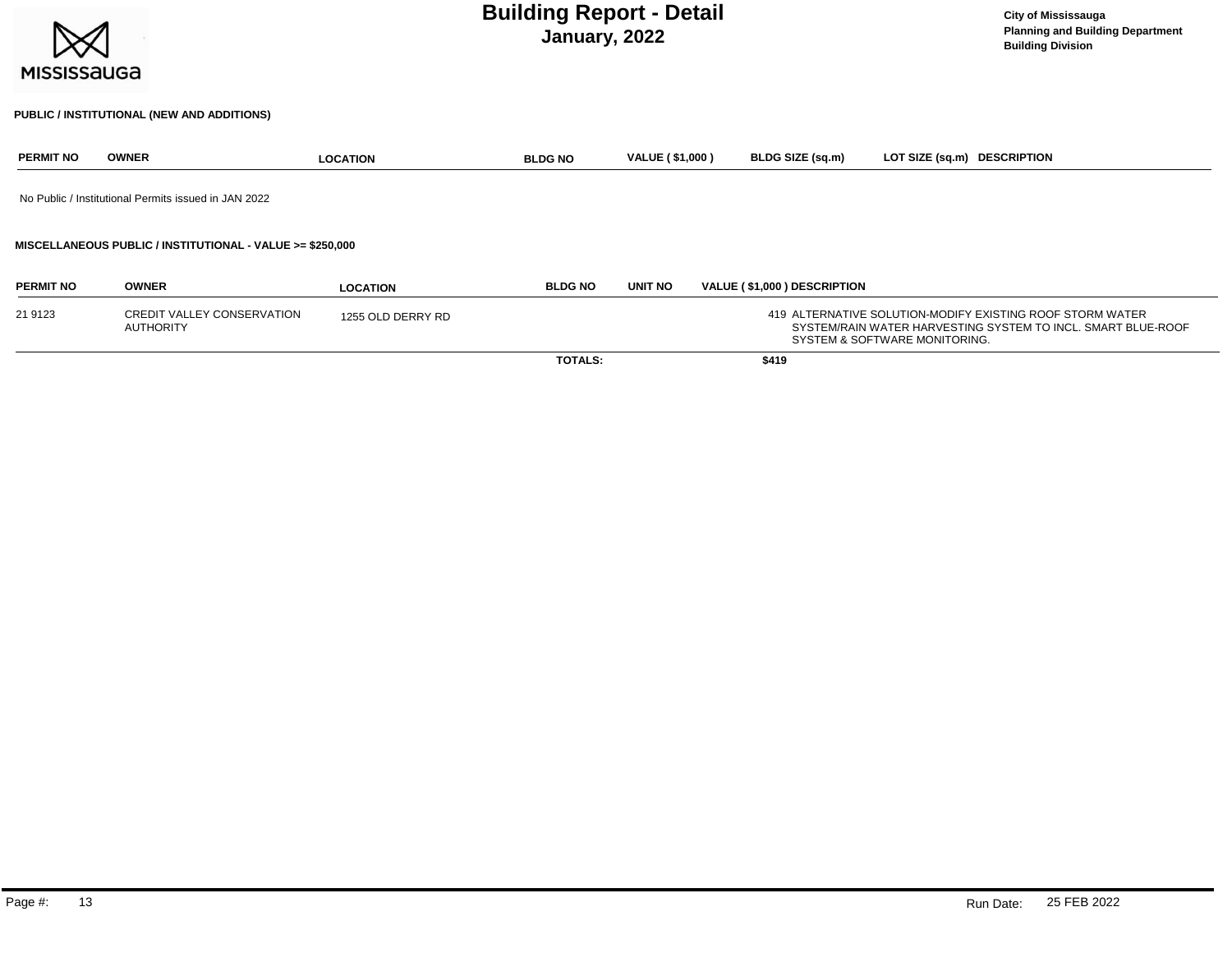| <b>MISSISSAUGA</b> |                                           |                 | <b>Building Report - Detail</b><br>January, 2022 |                        | <b>City of Mississauga</b><br><b>Planning and Building Department</b><br><b>Building Division</b> |                             |  |
|--------------------|-------------------------------------------|-----------------|--------------------------------------------------|------------------------|---------------------------------------------------------------------------------------------------|-----------------------------|--|
|                    | <b>CHURCH (NEW AND ADDITIONS)</b>         |                 |                                                  |                        |                                                                                                   |                             |  |
| <b>PERMIT NO</b>   | <b>OWNER</b>                              | <b>LOCATION</b> | <b>BLDG NO</b>                                   | <b>VALUE (\$1,000)</b> | BLDG SIZE (sq.m)                                                                                  | LOT SIZE (sq.m) DESCRIPTION |  |
|                    | No Church Permits issued in JAN 2022      |                 |                                                  |                        |                                                                                                   |                             |  |
|                    | MISCELLANEOUS CHURCH - VALUE >= \$250,000 |                 |                                                  |                        |                                                                                                   |                             |  |
| <b>PERMIT NO</b>   | <b>OWNER</b>                              | <b>LOCATION</b> | <b>BLDG NO</b>                                   | UNIT NO                | VALUE (\$1,000) DESCRIPTION                                                                       |                             |  |

No Church Permits (value >= \$250,000) issued in JAN 2022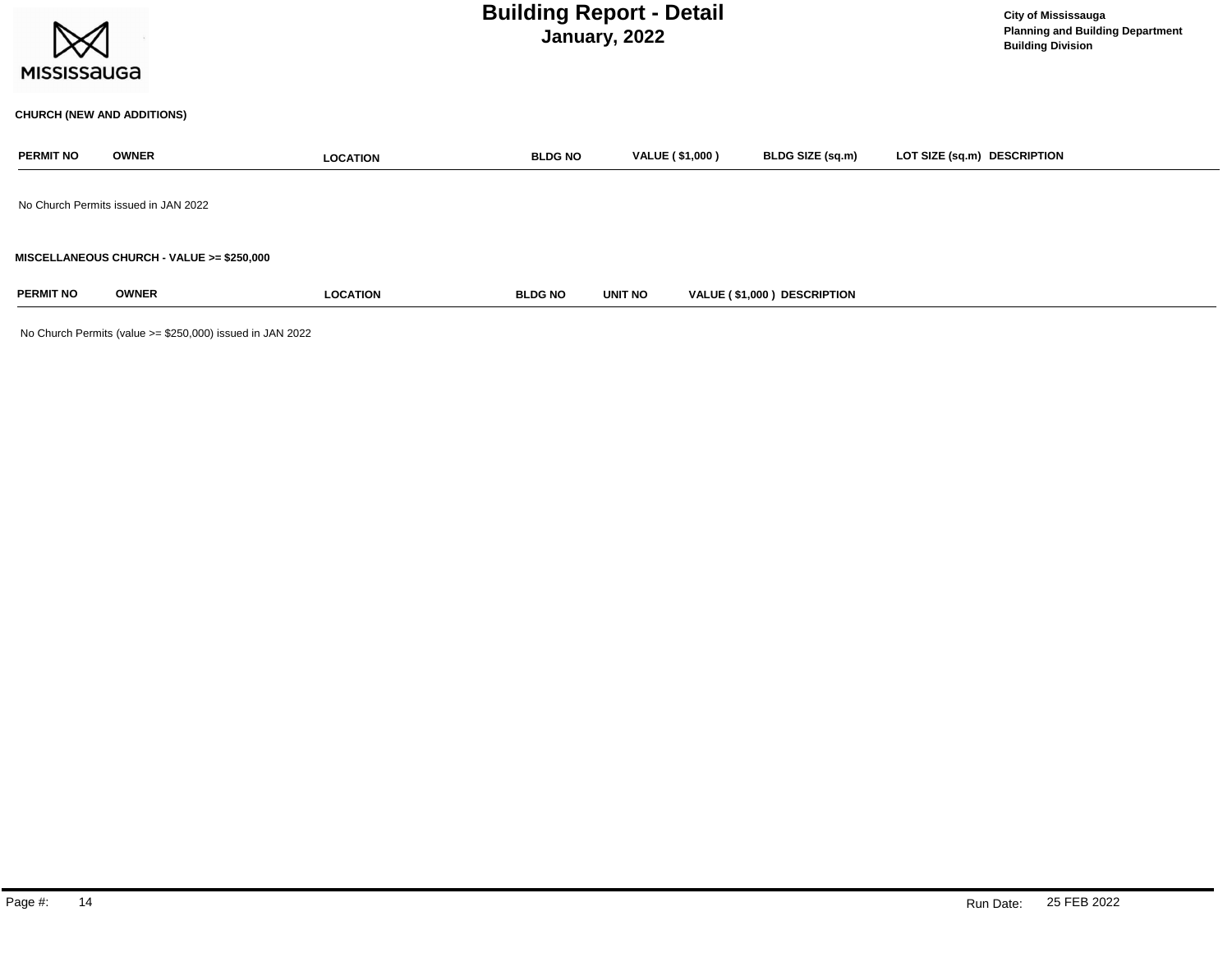| <b>MISSISSAUGA</b> |                                           | <b>City of Mississauga</b><br><b>Planning and Building Department</b><br><b>Building Division</b> |                |                        |                             |                                                                     |
|--------------------|-------------------------------------------|---------------------------------------------------------------------------------------------------|----------------|------------------------|-----------------------------|---------------------------------------------------------------------|
|                    | <b>SCHOOL (NEW AND ADDITIONS)</b>         |                                                                                                   |                |                        |                             |                                                                     |
| <b>PERMIT NO</b>   | <b>OWNER</b>                              | <b>LOCATION</b>                                                                                   | <b>BLDG NO</b> | <b>VALUE (\$1,000)</b> | BLDG SIZE (sq.m)            | LOT SIZE (sq.m) DESCRIPTION                                         |
|                    | No School Permits issued in JAN 2022      |                                                                                                   |                |                        |                             |                                                                     |
|                    | MISCELLANEOUS SCHOOL - VALUE >= \$250,000 |                                                                                                   |                |                        |                             |                                                                     |
| <b>PERMIT NO</b>   | <b>OWNER</b>                              | <b>LOCATION</b>                                                                                   | <b>BLDG NO</b> | UNIT NO                | VALUE (\$1,000) DESCRIPTION |                                                                     |
| 21 9358            | UNIVERSITY OF TORONTO                     | 1867 INNER CIR                                                                                    |                |                        | (UTM)                       | 256 INTERIOR ALTERATIONS ON LEVEL 2 & 3 CLASSROOM - W.G. DAVIS BLDG |
|                    |                                           |                                                                                                   | <b>TOTALS:</b> |                        | \$256                       |                                                                     |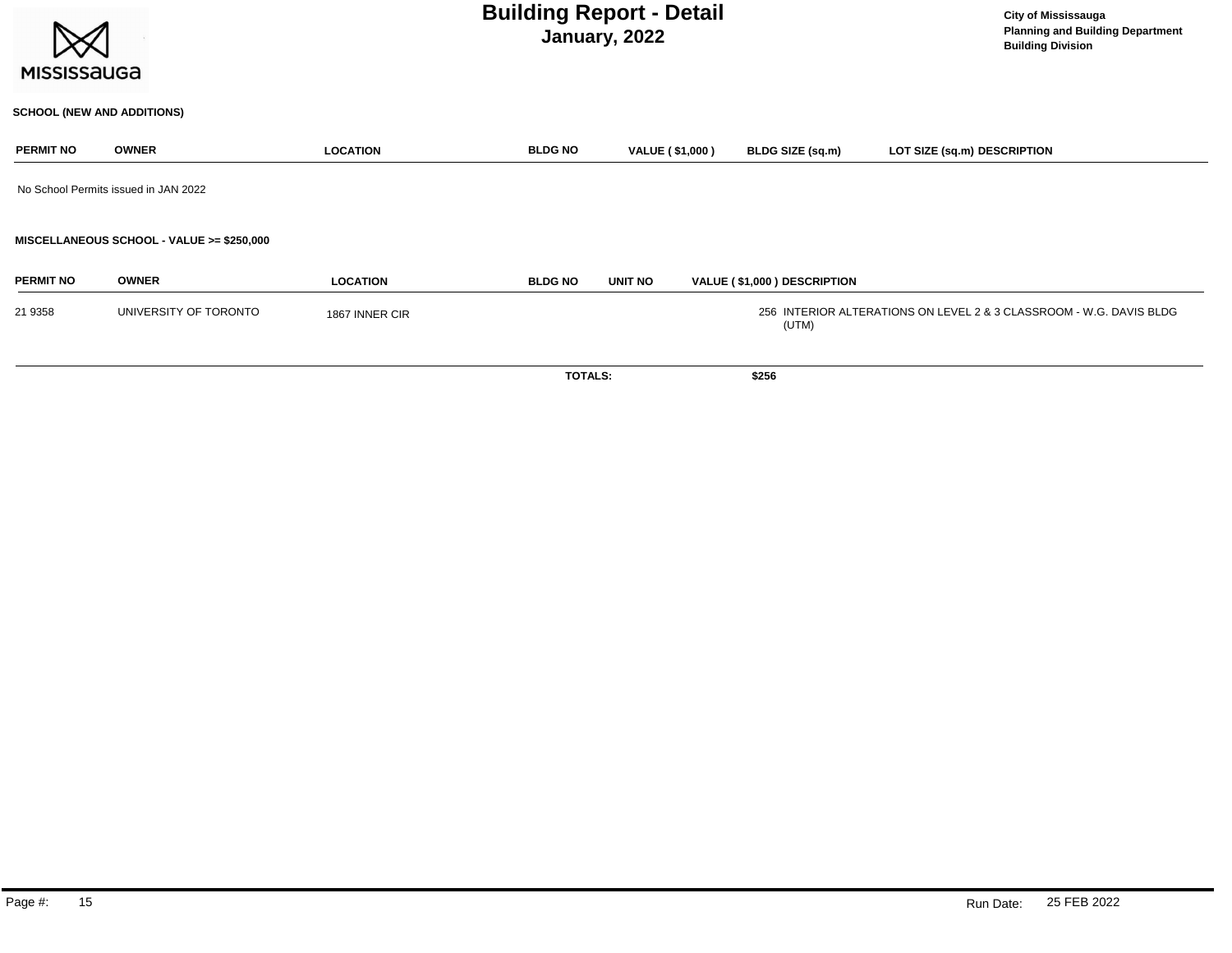

### **GOVERNMENT (NEW AND ADDITIONS)**

| <b>PERMIT NO</b> | <b>OWNER</b>                                  | <b>LOCATION</b> | <b>BLDG NO</b> | VALUE (\$1,000) | BLDG SIZE (sq.m)            | LOT SIZE (sq.m) DESCRIPTION |
|------------------|-----------------------------------------------|-----------------|----------------|-----------------|-----------------------------|-----------------------------|
|                  | No Government Permits issued in JAN 2022      |                 |                |                 |                             |                             |
|                  | MISCELLANEOUS GOVERNMENT - VALUE >= \$250,000 |                 |                |                 |                             |                             |
| <b>PERMIT NO</b> | <b>OWNER</b>                                  | <b>LOCATION</b> | <b>BLDG NO</b> | <b>UNIT NO</b>  | VALUE (\$1,000) DESCRIPTION |                             |

No Government Permits (value >= \$250,000) issued in JAN 2022